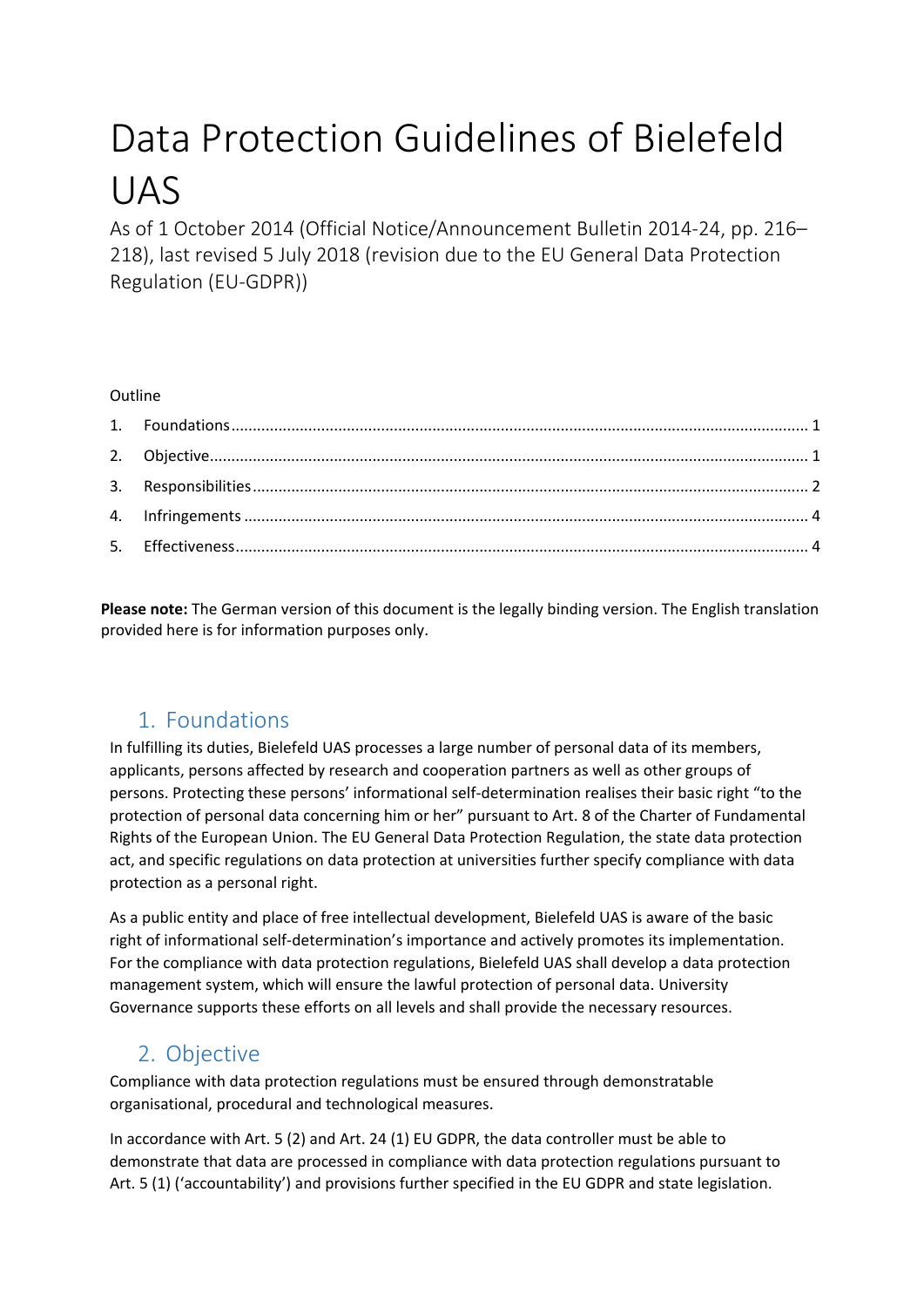In order to reach the objective, it will be necessary to develop a data protection management system which, in particular, ensures the following substantive requirements in a detectable way:

#### a) **Ensuring lawful, fair and transparent data processing:**

- a. Data are only processed on a legal basis (regulations, consent).
- b. Priority lies in direct collection from the data subject.
- c. Transparent information on the nature and scope of processing, rights of the data subject, and right to lodge a complaint.
- d. Maintaining a record of processing activities to enable internal and external monitoring by supervisory authorities.
- b) **Compliance with the requirements for purpose limitation** by only collecting data for specified, explicit and legitimate purposes and not processing them in a way that is considered to be incompatible with the initial purposes.
- c) **Compliance with the principle of data minimisation** by only collecting and processing data that are necessary for their purposes.
- d) **Ensuring accuracy of data** by taking steps to immediately erase or rectify personal data that are inaccurate with regard to the purposes for which they are processed.
- e) **Storage limitation** by storing data in a form which permits identification of data subjects for no longer than is necessary for the purposes for which the personal data are processed, save for exemptions provided for by applicable law.
- f) **Ensuring availability, integrity and confidentiality** by processing data in a manner that ensures appropriate security of the personal data, in particular protection from:
	- a. Unauthorised or unlawful processing
	- b. Accidental loss
	- c. Accidental destruction or damage

Interlinking with the existing information security management at Bielefeld UAS is to create a maximum of synergies, provided that there is no conflict between security measures and data protection.

- g) **Realising the rights of the data subject** through structures and reporting channels that enable disclosures and further rights of the data subjects connected with them.
- h) **Compliance with legal requirements in engaging third parties** in individual or joint data processing.
- i) **Verifying the lawfulness of data transfers to places outside the EU.**
- j) **Structurally and organisationally ensuring the obligations to notify supervisory authorities and data subjects of infringements against data protection in accordance with Art. 33 and 34 EU GDPR.** In particular, this comprises raising awareness and training employees so that incidents can be avoided, correctly recognised, correctly understood, and correctly notified.
- k) **Carrying out data protection impact assessments (DPIA)** under the conditions of Art. 35 EU GDPR.

# <span id="page-1-0"></span>3. Responsibilities

• **University Governance (Executive Board):** University Governance bears overall responsibility for ensuring data protection. Through its decisions, it meets the organisation's needs and provides the necessary financial, personnel and time resources in order to guarantee data protection. University Governance ensures that university members are made aware of data protection and security of personal data by providing information and training.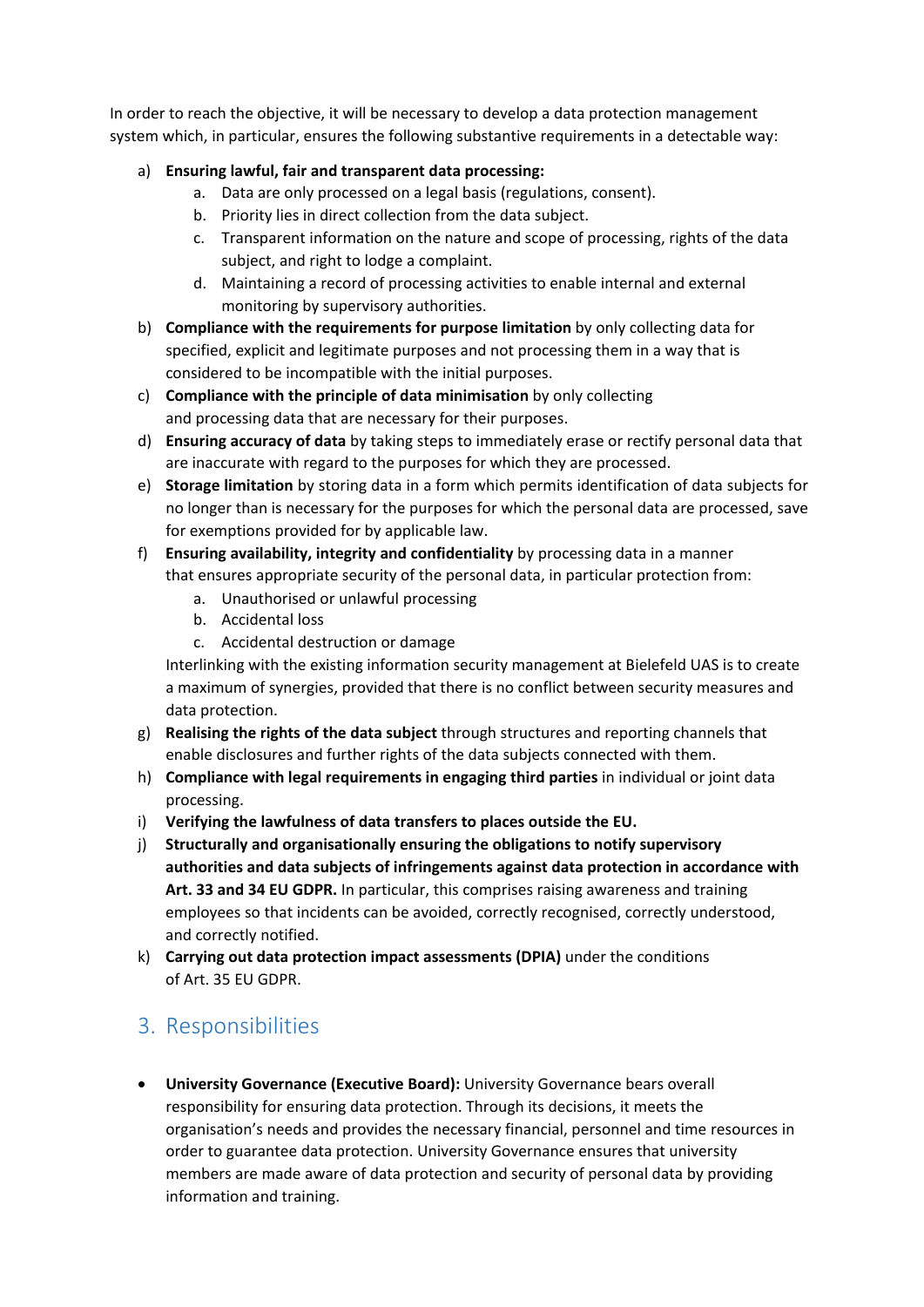It is responsible of introducing and developing the data protection management system (DPMS).

- **Data Protection Official:** The university has designated a Data Protection Official who monitors compliance with the legal requirements for data protection and awarenessraising and training of staff, and who provides advice as regards the realisation of data protection for University Governance and employees who process data where requested. The Data Protection Official advises the data protection coordinators, who are to be named by the controllers, in their task of implementing data protection requirements. The DPO is the point of contact for the data subjects and the competent supervisory authority. He or she is part of the steering group on data protection and IT/information security which is to be formed by University Governance.
- **IT/Information Security Official:** The Information Security Official advises University Governance on all questions regarding IT/information security. The Information Security Official advises University Governance on all questions regarding IT/information security. The Data Protection Official and the IT/Information Security Official will be in regular contact with each other, discuss security incidents with relevance to data protection and jointly develop solutions that adequately meet the requirements of IT/information security and data protection.

He or she is part of the data protection and IT/information security steering group which is to be formed by University Governance.

• **Executives:** Notwithstanding the overall responsibility of University Governance, data protection is an integral part of one's professional task. Thus, all employees with an executive role bear responsibility for data protection in their respective field of activity on the basis of their professional responsibility. Bearing responsibility means knowing, designing and steering the processes within one's own organisational area. And it means recognising where processes and processing cannot be implemented in compliance with data protection regulations and notifying University Governance of this. Executives act as role models and are responsible of implementing, maintaining, and adapting measures within their area to new legal, technical and organisational conditions if necessary. For this, they have to realise the technical, organisational, and personnel requirements.

Particular mention should be made here of raising awareness among employees through information and training.

#### • **Data Protection Coordinators:**

In coordination with the areas of organisation and the Data Protection Official and IT/Information Security Official, University Governance names Data Protection Coordinators to support consciousness and awareness-raising. They are at the data controllers' and employees' disposal for advice and discuss implementational measures. They exchange views, build a joint knowledge base and develop ideas for consciousness-raising. The Data Protection Coordinators do not bear special data protection responsibility, but take an advisory and supporting role for executive staff in their tasks.

• **Employees:** Employees participate in the information and training offers that are made available and will process personal data that are accessible to them only within the scope of the tasks entrusted to them.